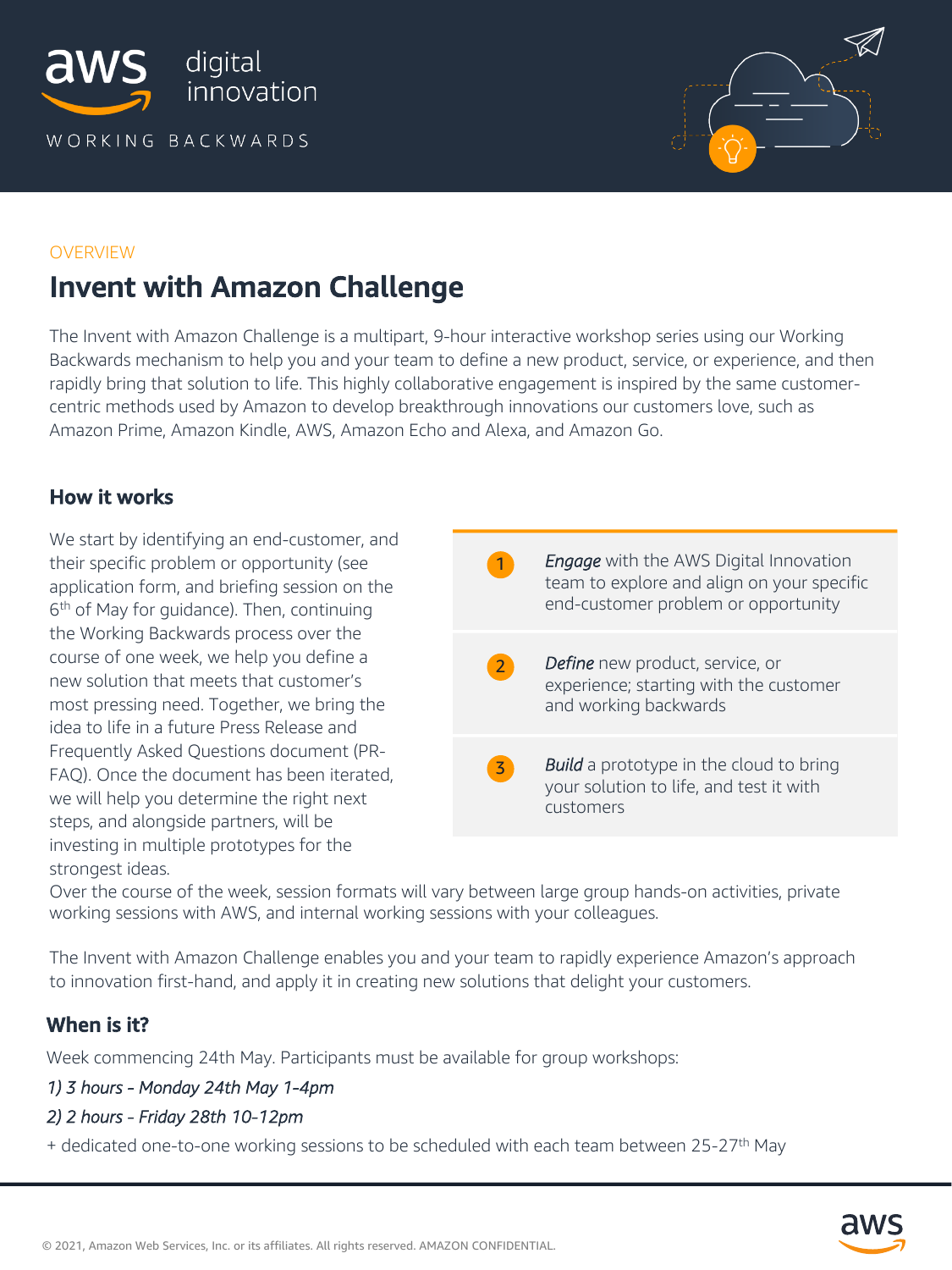



# Framing the challenge:

*Question 1:* What is the problem you are trying to solve? What is the opportunity? This often starts as a hypothesis ("we believe we could accomplish […]"), or, a "what if?" statement ("what if we could […]?") In the process, we'll reframe this into a customer-centric "How might we?" challenge, such as, "How might we provide X benefit to Y customer in order to drive Z impact?)"

### *Clarifying Questions/Guidance:*

A few questions Amazonians would ask:

- What processes exist within your organisation that seem unnecessarily complex? How could we automate or simplify for the benefit of our customers?
- Where do you see friction points for your customers? How could we make it faster, cheaper or more convenient for our customers?
- What new opportunities or new risks exist?

You can answer this as a question rather than a statement – What if…? How might we…?

Your answer:

### *Question 2:* Given this problem or opportunity, who is your customer?

### *Take a stab at framing it as a problem statement:*

Try to be very specific about who is a customer – a single person, a distinct persona (vs. a group or segment). There are 3 components to this statement:

- Customer Consider who they are, where they are located, how do they spend their time?
- Problem/opportunity What are all the tasks, responsibilities, concerns?
- Situation where is an inflection point in the customer journey that we can explore?

The more refined your customer group, the better. A clear customer profile or persona leads to a clear customer benefit and a well-defined solution. Many problems have multiple potential customers. Do not try to amalgamate; instead, write multiple customer statements from the different perspectives. In the workshop, we will discuss the various viewpoints and dive deep on how to prioritize through further empathy.

| Today<br>(our customers)                             |  |
|------------------------------------------------------|--|
| have to/cannot<br>(describe problem/<br>opportunity) |  |
| When<br>(describe the<br>situation)                  |  |